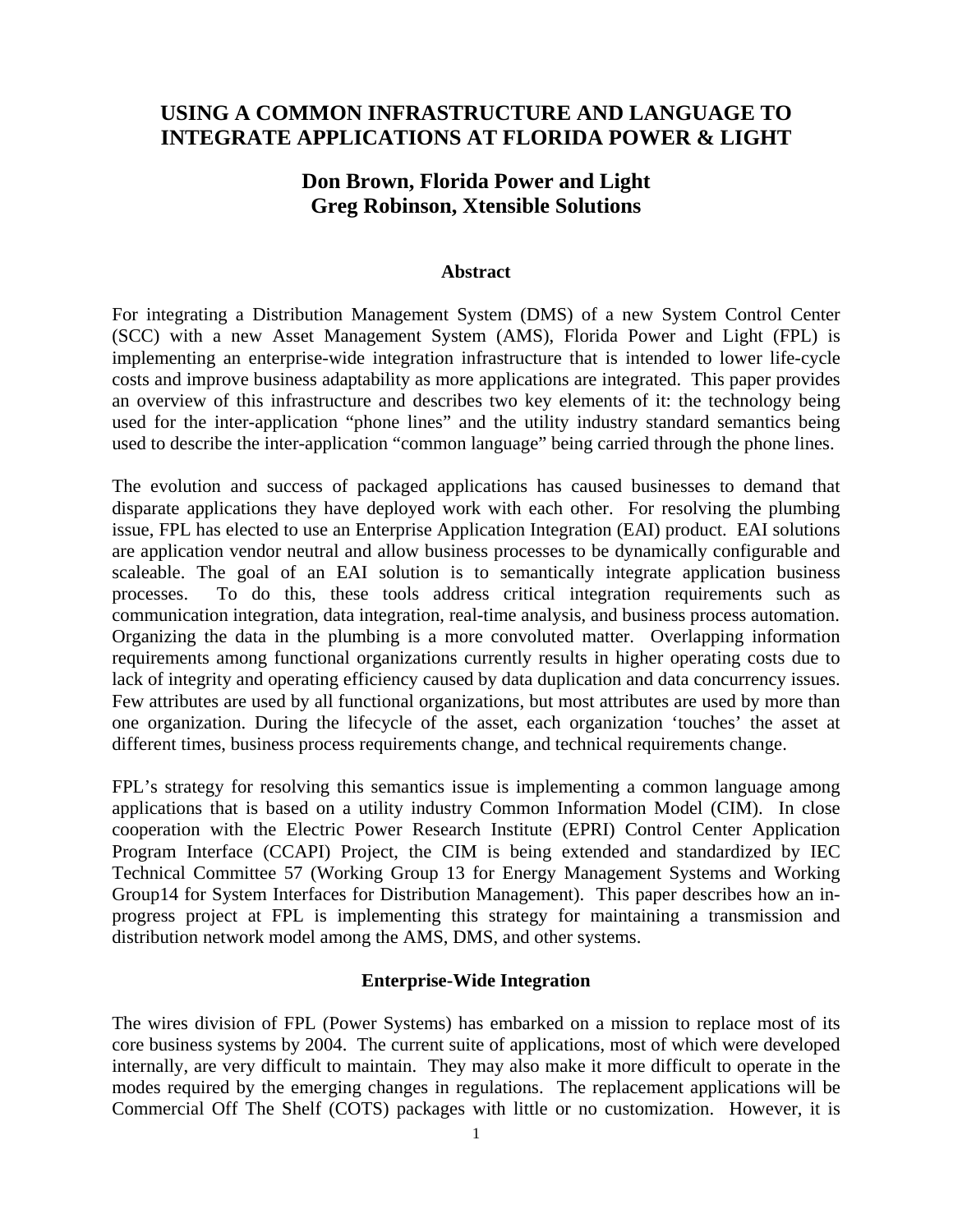probable that functions coded within a single one of FPL's custom applications will be divided across a number of the purchased packages. In order to provide seamless functionality to a given business process, a high level of integration will be required between the packaged applications.

The integration approaches used with FPL's custom applications may not differ much from those used in other companies where applications have grown to a high level of functionality over a long period of time. For the most part, every integration problem has been treated as a new development opportunity, with little inheritance from work done in the past. Even interfaces very similar in information transferred and systems connected were developed with totally different designs, and the older interfaces remain in place in parallel with the newer ones. In each case, only one or two developers may be familiar with the design of the interface, and this knowledge is seldom transferred, since any new interface is developed with a different design. As the original developers leave, the interface designs fade into obscurity until the interfaces break, and then there is a scramble to discover any documentation that can be used to restore operation. It is highly desirable to reduce the cost of operation and improve the reliability of interfaces as we implement the new replacement applications.

The first core systems to be implemented and integrated are FPL's Power Systems Asset Management System (AMS), Distribution Management System (DMS) and Energy Management System (EMS). Early in 2000, FPL contracted with SmallWorld for the AMS, and with ESCA for the DMS and EMS. More recently, a contract was put in place with STC for Enterprise Application Integration technology. The first integration deliverable for the projects, due at the end of November of 2000, will support transfer of the Distribution power system model from the AMS to the DMS. Subsequent deliverables will handle transfers of operational information from the DMS to the AMS, improved interface automation, and exception handling. The interface is to be substantially complete in March of 2001, and will go into production with the DMS implementation in November of 2001.

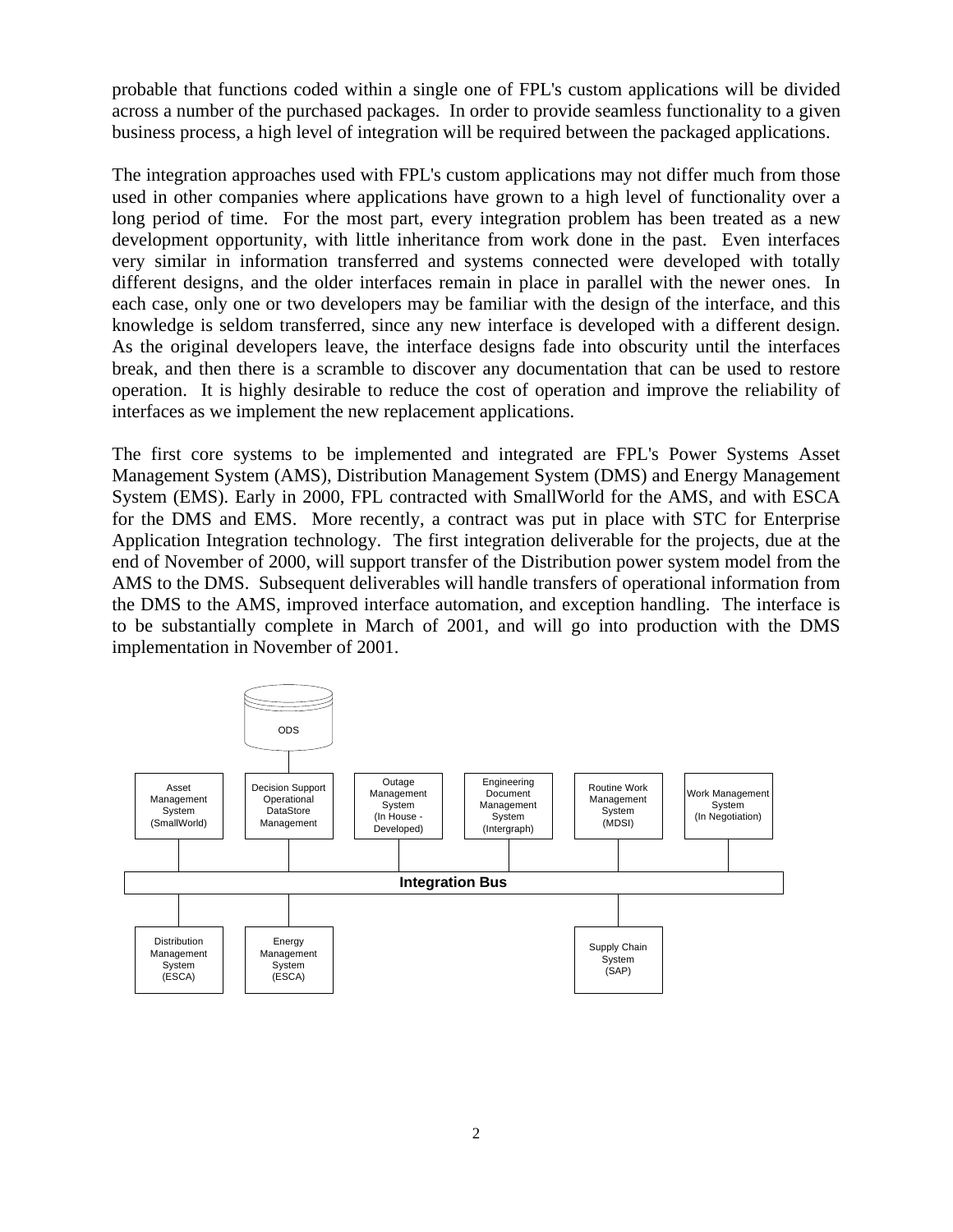During the final stages of negotiation of the contracts for the AMS and the EMS/ DMS, a group was formed to conduct the selection process for the EAI technology. The members of this group were selected from: the central Information Management Operations and Architecture departments, the Power Systems Information Management department, the EMS/DMS operations and development departments, and from the AMS and DMS project teams. Consulting support was provided by Andersen Consulting and Xtensible Solutions. A field of about seven suppliers was narrowed to three for the final evaluation process. The evaluation criteria were developed to ensure that the selected product would meet the overall corporate requirements for application integration. However, special attention was given to the requirements for the AMS/DMS integration, which included a very aggressive schedule for the first deliverable, unique platforms, high performance and high availability. Throughout the selection process, the management personnel within the different areas involved in approving the selection were kept well informed of the progress. Also, all parties involved in development and operation of integration solutions were invited to be a part of the selection process. Although this resulted in a rather large group of participants, it resulted in rapid buy-in for the selected solution. During final contract negotiations, some simple integrations were demonstrated using FPL's existing systems and the selected STC product. These demonstrations proved that the products could deliver on the promise of easier integration.

## **The Inter-Application "Phone Lines"** *Interface Architecture*

In the past, applications have been selected primarily on the basis of business features and functionality. Many utilities are recognizing that selection criteria must place a higher value on factors affecting lifecycle costs. The ability to integrate applications with other packaged, built, and legacy applications is one of the most important criteria. Implementing a message-based infrastructure provides the means for utilities to lower their integration effort without giving up their ability to use COTS applications. The major steps required for this are to establish the following:

- Message-based interface architecture;
- Application interface specifications;
- Information Exchange Models
- Migration plan.

Once an interface architecture and associated interface specifications are defined, interfaces to new and existing applications may be implemented progressively. The interfaces hide the implementation from the user, making internal design irrelevant. Communication among application components is managed through the defined interfaces. When existing applications are changed, the impact on other applications is minimal because the interface structure remains unchanged. New functionality can be implemented on a progressive basis without causing major problems to other applications. Upgrades and maintenance becomes easier as more applications become managed at the component level.

Interfaces are developed for existing applications by using a technique known as "wrapping." This has immediate benefit because it provides open interfaces that enable application functionality to be extended. This approach provides FPL with a framework on which a migration plans can be developed for solving some major problems: legacy applications that can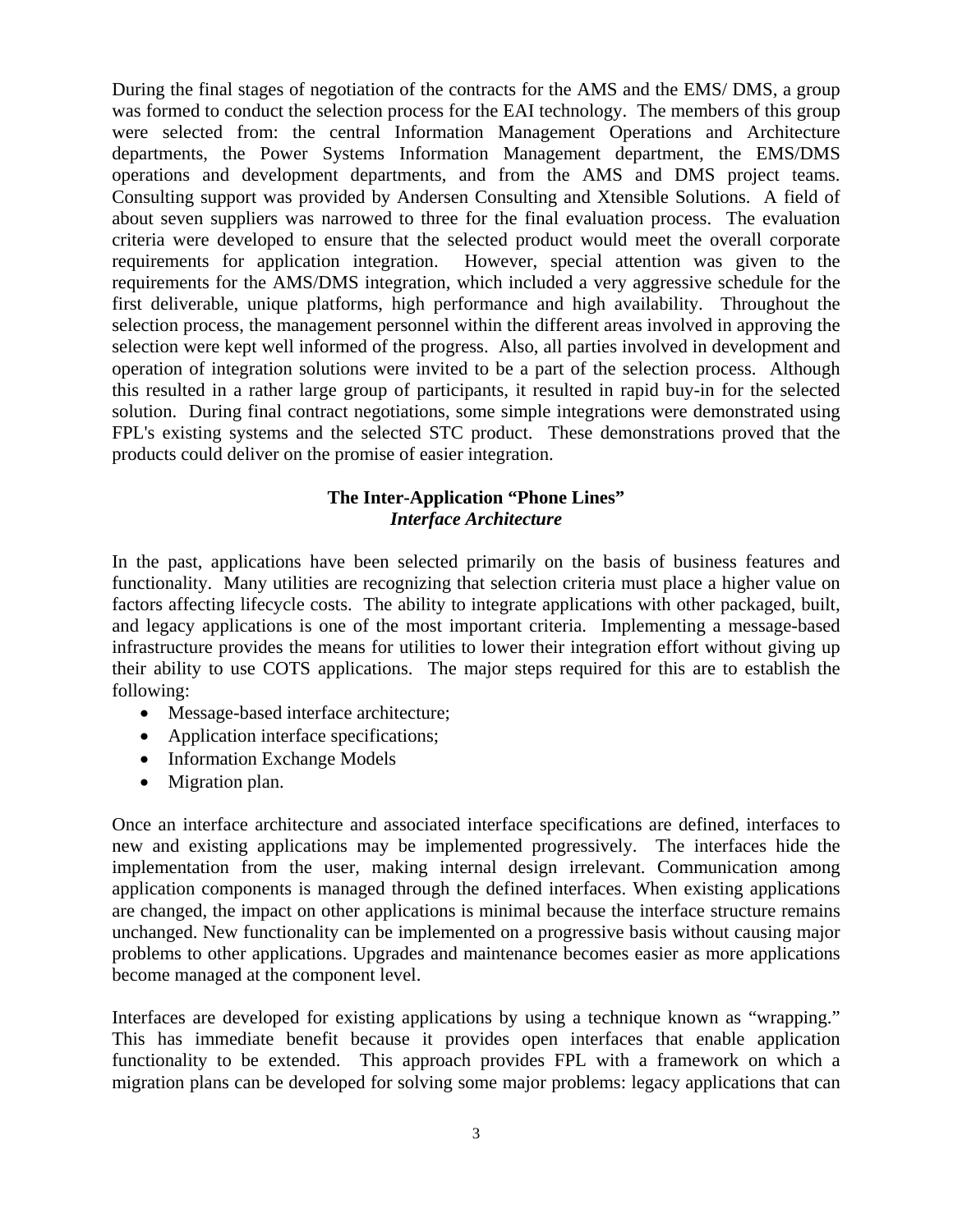not be rewritten; monolithic code that has not been built for easy maintenance; multiple design and execution technologies that need to be integrated; demand for new technology support.

## *Enterprise Application Integration (EAI) Technology's Role*

The base technology often used to mesh applications together into one consistent framework is commonly referred to as Enterprise Application Integration (EAI). EAI solutions are application vendor neutral and allow business processes to be dynamically configurable and scaleable.

EAI tools typically address some or all of the following integration infrastructure requirements:

- Communication integration, whereby a fast and robust communication network provides services for various enterprise applications to securely exchange data.
- Data integration, whereby disparate applications use the communication services to exchange data with other applications.
- Real-time analysis, whereby business users are able to monitor and analyze key information flowing through their integration infrastructure. This allow problems and opportunities to be reported and acted upon as events occur.
- Business process automation, whereby business users are able to automate and coordinate the flow of information through their integration infrastructure through business process automation.

An overriding goal of EAI solutions is to semantically integrate application business processes. EAI systems do this be extending the semantic content of the business processes that existing applications have already implemented by providing business logic components that fill in the gaps among the applications.

FPL's Integration Bus will consist of adapters and message queues constructed using STC's tools, and a message architecture to be implemented as coding in adapters. The message architecture is determined during the analysis phase of individual projects. For the power systems development area, a team of consultants within a technical support area is responsible for working with the project teams to develop the message architecture. This facilitates reuse of the messages between different application areas, such as Asset Management and Work Management. Using STC's terminology, e\*Ways (adapters) on each end of an interface exchange events through an Intelligent Queue. The message formats are reflected in the design of collaborations, which are implemented in the code of the adapter.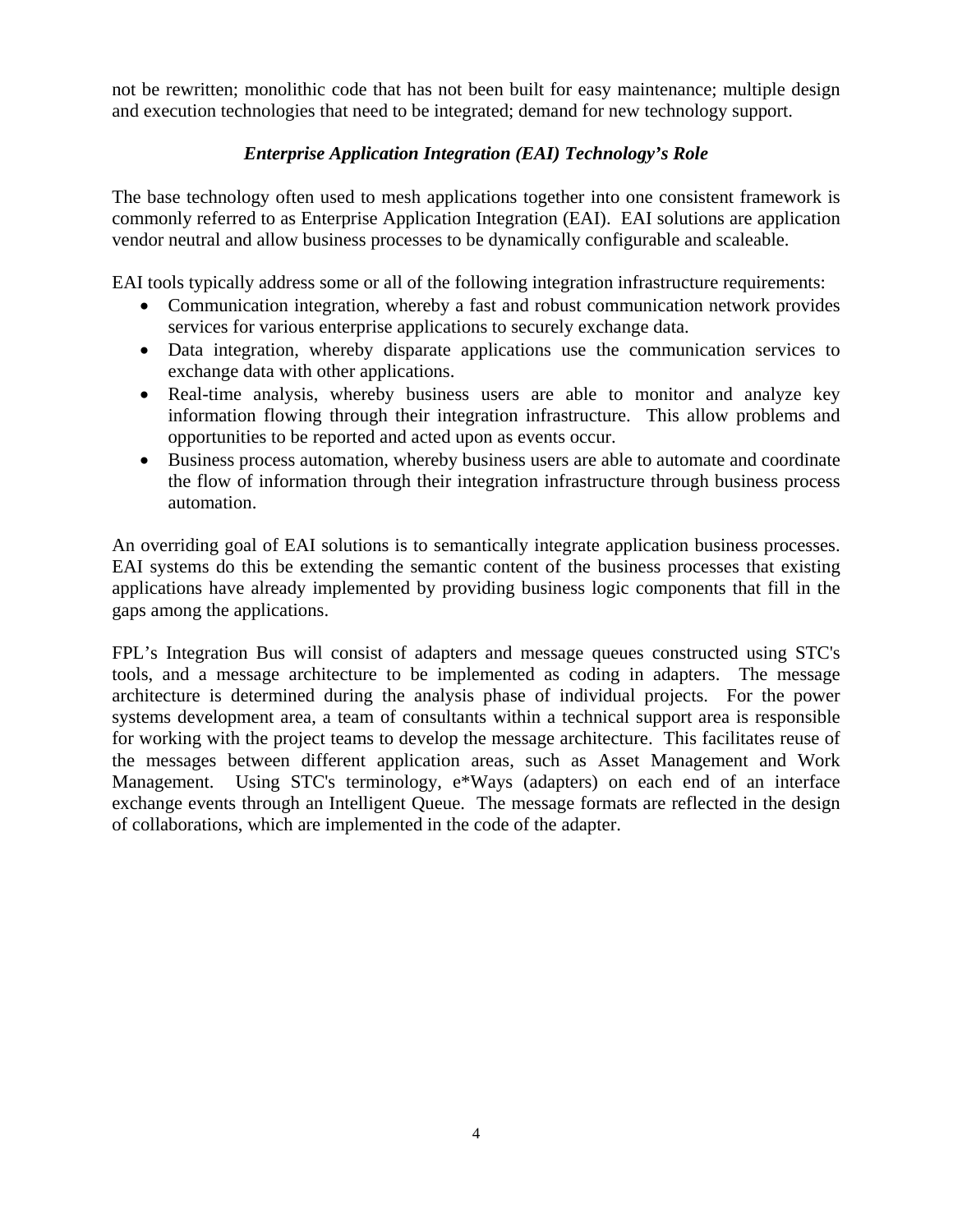## **The Inter-Application "Common Language"**  *The Role of Industry Standards*

An information technology marketplace is needed that enables a utility to take advantage of the most appropriate application products and systems. This occurs as multiple utilities implement a similar enterprise-wide system architecture that organizes the use of independently procured application components. Standards play an important role in establishing markets. They reduce risk for suppliers and consumers of business automation solutions. An enterprise-wide architecture that is evolved into a standard will provide technology bridge between the commercially available component applications and utility application needs. The reusable interfaces allow utilities to migrate from one application to another without losing the information it created with the previous application. These standard interfaces insulate utility investments in application software from product specifics that will change as products evolve. From the vendor perspective, a consistent architecture deployed across utilities enlarges the market for its applications, reduces risks, and provides economy of scale. The resulting marketplace is a "win-win" for utilities and vendors.

IEC Technical Committee 57 (IEC TC57), in collaboration with the Electric Power Research Institute (EPRI) Control Center Application Program Interface (CCAPI) Project, is developing a Common Information Model (CIM) that represents all the major objects in an electric utility enterprise. The model includes public classes and attributes for these classes, as well as the relationships between them. A key purpose of the CIM is to provide a common language for describing exactly what data is being exchanged among Abstract Components of Business Functions. As opposed to using custom defined tags for information fields in message payloads, fields identification is based on class/attribute and association relationships defined in the CIM. Using an industry supported model thereby provides rich capabilities for various types of analysis as well as a certain degree of off-the-shelf support from product vendors.

## *FPL's Use and Extension of the Common Information Model (CIM)*

As the CIM is a large and multifaceted model, it has been partitioned into packages, each one emphasizing different aspects of the one underlying utility model. Two key package needed for the Distribution Management System (DMS) are the Wires Model Package and the Topology Package. An example of how topology is managed is shown in the following figure. "Break rules" for the AMS and DMS systems need to be consistent. Therefore, it was agreed that nodes will be introduced in accordance with the CIM philosophy, which is to insert a node anytime electrical characteristics change. This occurs at every power system device (e.g., switches, reclosers, breakers, capacitors, transformers) and at wire configuration changes (e.g., change in number of phases, conductor size, wire arrangement (framing)).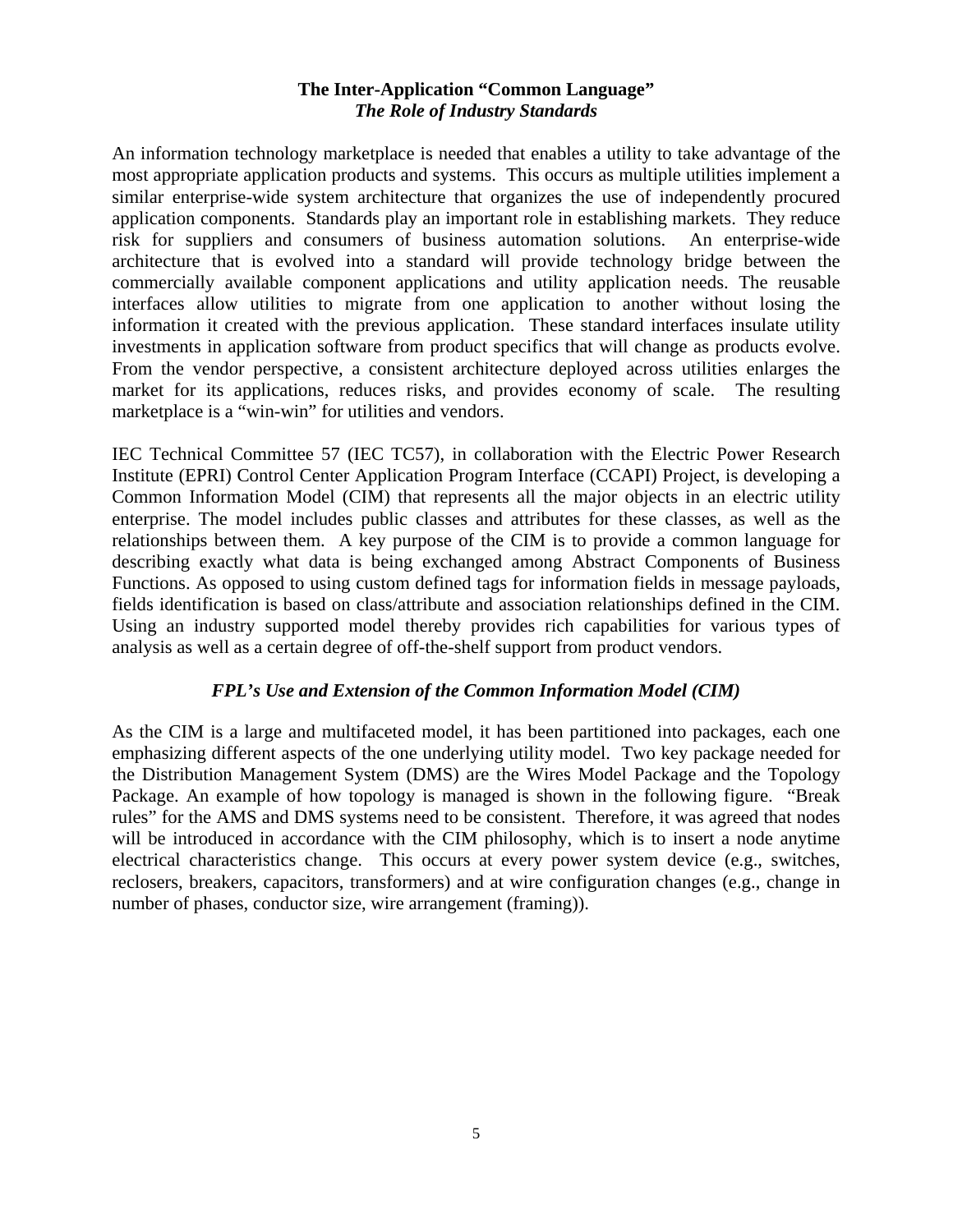**Terminals Connect To Other Terminals Connectivity Nodes Are Associated With Conducting Equipment At The Terminal**



The Wires Package models physical equipment and the definition of how they are connected to each other. It includes information for Transmission, Sub-transmission, Substation, and Distribution Feeder equipment. An example of how a transformer is modeled in Unified Modeling Language (UML) notation in the CIM is shown below (attributes of classes are not shown).



From an electrical behavior point of view, this sufficiently models all known types of overhead and underground transformers, as well as voltage regulators. The diagram indicates that a "PowerTransformer" object always consists of one or more "TransformerWinding" objects, which are themselves a type of "ConductingEquipment" object. The "ConductingEquipment" object is where the aforementioned terminal and node relationships are inherited for power system devices like capacitors, switches, etc. Note that not all objects are used for each instance of a transformer. For example, a tap changer does not typically exist on a residential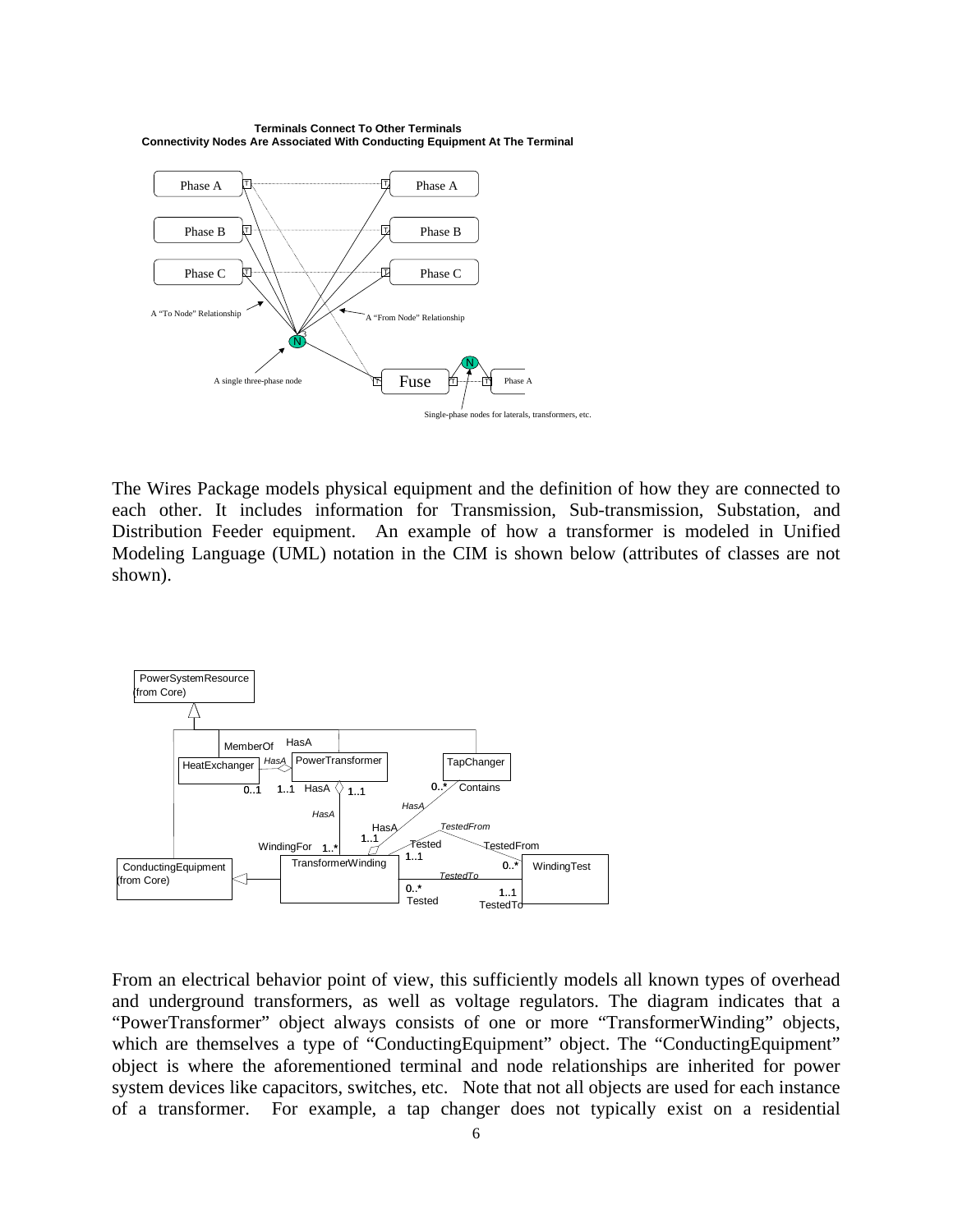transformer. These information based on these two packages is used by Network Status, State Estimation, Power Flow, Contingency Analysis, and Optimal Power Flow applications. The Wires Model has recently been modified so that it can support concepts that are important to distribution network management. Examples include three phase, unbalanced networks; distribution feeders; modeling of lines and cables; customer modeling. This part of the CIM is now a draft standard of IEC TC57 WG13 (Energy Management Systems), referred to as IEC 61970-301 [1].

While terminals are explicitly specified in the model, it is sufficient for existing applications to pass only nodal information for topology processing. As the number of objects in the distribution system is an order of magnitude larger than the transmission system, this "short cut" makes the volume of data much more manageable without losing necessary information. For the transformer, terminals and their associated conductivity nodes occur at the "TransformerWinding" class in the CIM, which is therefore the case with FPL's CIM-based model. However, for information exchange purposes, this relationship can be assumed and information passed as shown in the following diagram for an underground transformer.



Most underground distribution switches can be modeled with the existing CIM switch object being associated with a cabinet. However, as can be seen in the following diagram, FPL found some cases where this does not work well. In this example, this GRAL type switch cabinet allows the three phase circuit 1234 to be tied to circuit 1235, 1236, both 1235 and 1236, or no other circuit.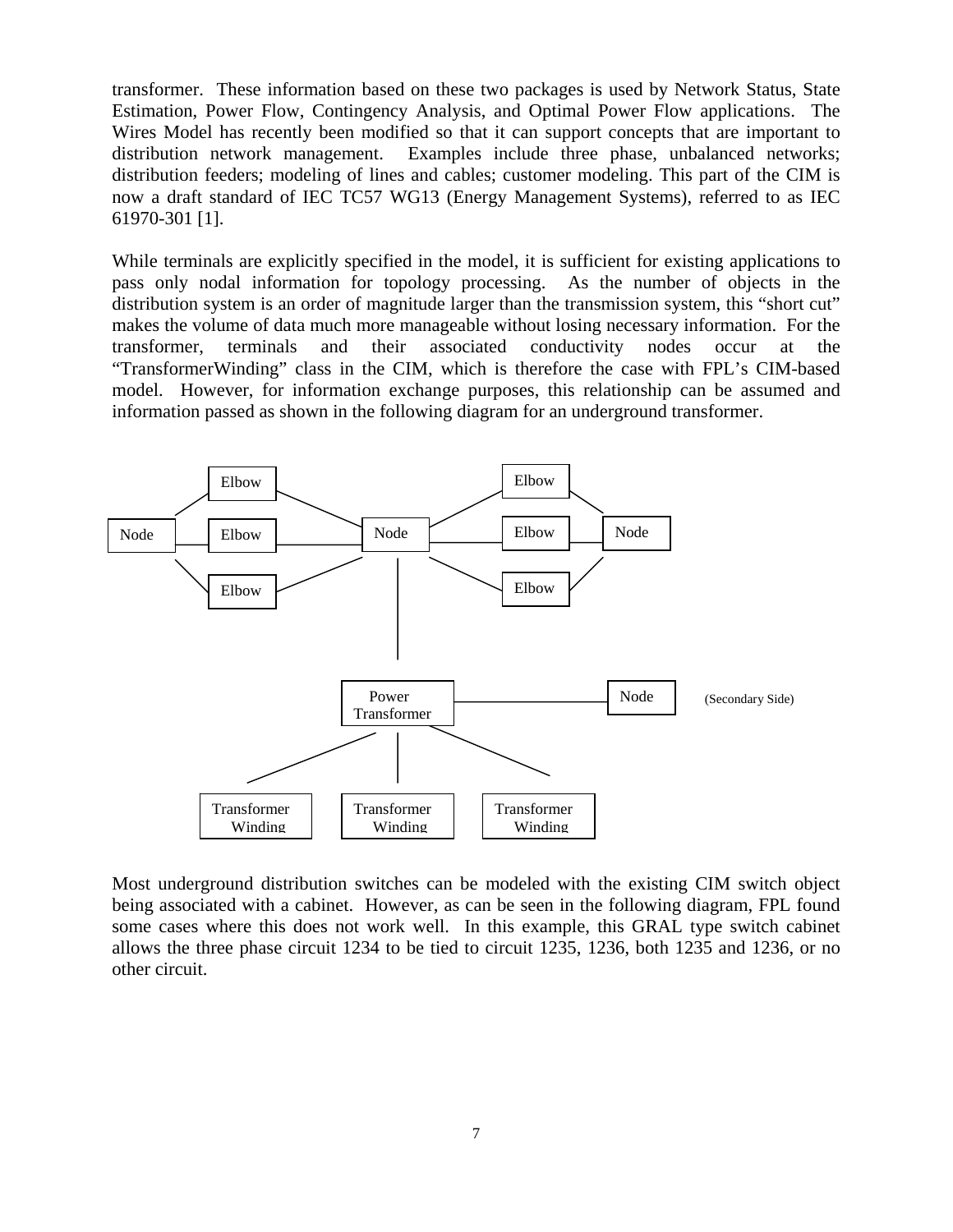

The project team is proposing extension to the CIM to support the concept of "Composite Switches," a type of container object. In this example case, there would be two composite switches, each one containing (associating with) 4 simple switch objects. Both composite switches would be associated with the same "Cabinet" object in the CIM Asset Package. Composite switches would be required anytime there are certain inter-relationships among how simple switches operate in a cabinet (note restriction in diagram). The test is whether or not operational constraints exist. This is currently the case for the GRAL and RAM switch cabinets at FPL. In this example, the measurement value for the composite switch would reflect one of the following states: Ground ("ground" switch closed; others open); Off ("off" switch closed; others open); Tie ("tie" switch closed; others open); On ("on" switch closed; others open); Invalid (all other combinations). Connectivity processing is based on the simple switch (i.e., the composite switch is not to be used for topology processing).

The aforementioned CIM packages are suitable for supporting most electric network analysis functions, but by themselves represent a limited view of how information is used at a utility. Extensions to the CIM have been needed to support records and asset management, outage management, construction and maintenance, work management, and other functions supporting the planning and operating of a electric distribution company. Various views of any given asset must be reconciled into the model: physical equipment, the logical connection of that equipment into the electrical network, the life-cycle of equipment, operating the equipment, protecting the equipment, and more. Along with these views comes the need to deal with different divisional and geographic boundaries for utility organizations assigned to any given asset. These areas have been have been under development by IEC TC57 WG14 (System Interfaces for Distribution Management Systems) and as part of the draft IEC 61968 series of standards [2]. WG14 encourages and welcomes participation by electric utilities that are interested in coordinating their integration projects with their standardization effort, thereby improving the quality of the resulting standard. As substantial progress has been made and a significant amount of market momentum around these standards has been achieved, FPL has decided to take advantage of existing work and to contribute to the development of these standards in areas needed by FPL's applications.

Key CIM extension for the Asset Management System (AMS) to be able to share information with the DMS and other systems are included in the IEC 61968 Asset Package and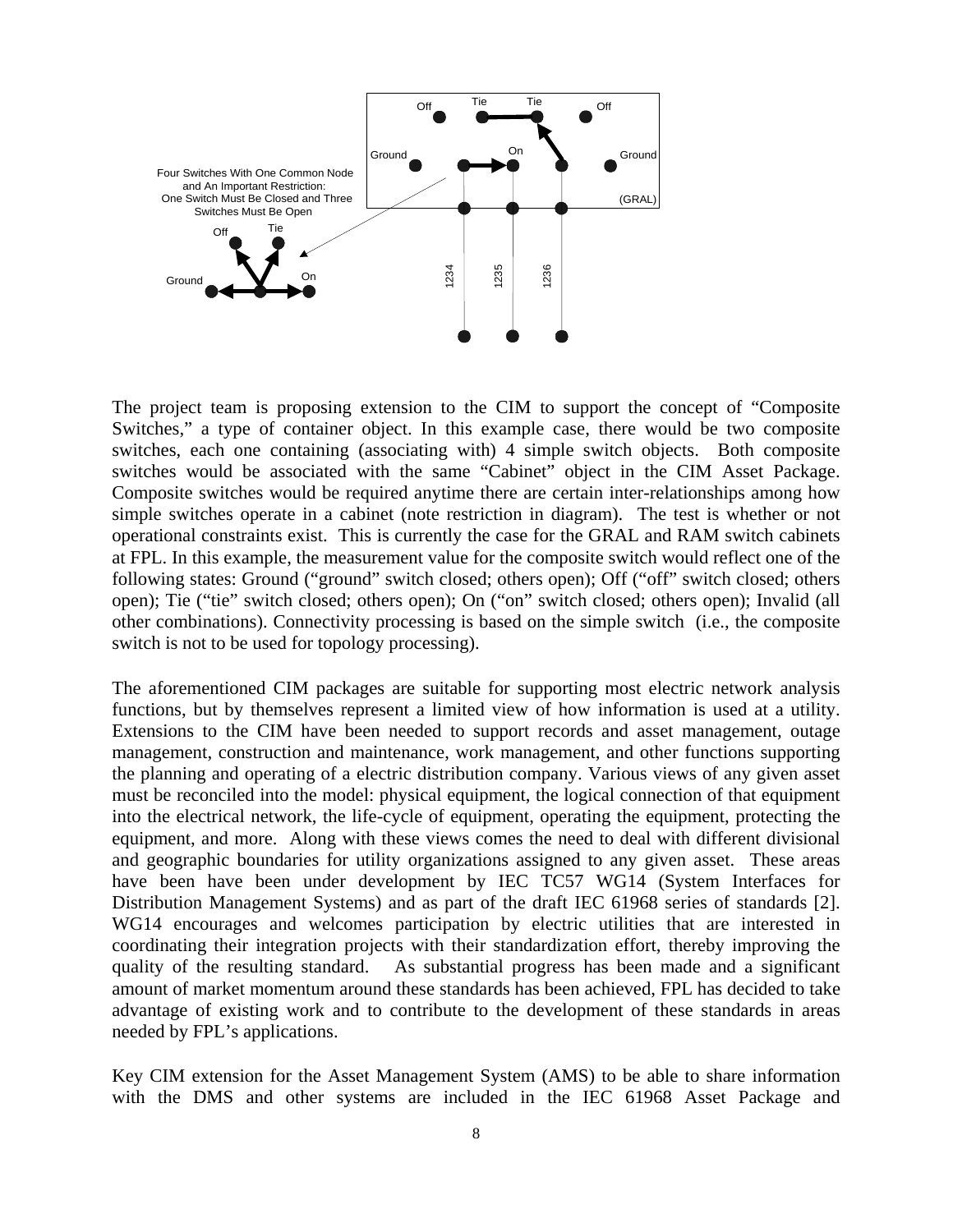Documentation Package. Whereas the Wires Model Package is concerned with the role a given object (e.g., a capacitor bank) has in the electrical network, the Asset Package is concerned with the equipment being used to fill that role. Asset package objects bring to light characteristics such as the equipment manufacturer's name, model number, data of installation, status of equipment, inspection data, etc. This is an example of how these additional CIM packages contain objects and relationships critical for information exchange among the many disparate systems supporting the planning, construction, operating, and maintenance functions of electric utilities.

The WG14 Documentation Package already handled the ability to pass portions of the network in the form of "Data Sets." This provides a standard mechanism to handle symbology and annotations, which includes, among other things, capability to specify x/y coordinates, rotation and size of symbols. For drawing conductors, line segment are associated with container objects that provide series of vertices between the beginning and ending nodes. FPL invokes this capability to pass network models for individual substations and feeders. These data sets contain all distribution network data for the DMS to populate its database and to render intelligent displays automatically. A manual check is performed at the System Control Center before displays are put on-line whenever substantial changes are made to the network.

The appropriate display scale for operations is 1":600' that will be provided by the AMS for the primary view. However, other scales are also needed. Therefore, each object may have multiple geometries associated with it, which is a needed CIM extension that the FPL project team is collaboratively defining with WG14. The resulting capability is that the DMS, without using any of its database editing capability, is able to show the detail view (1":40') and internal views for cabinets, vaults, manholes, and other areas, as is depicted in the following diagram. In this example, minimal information shows up at the primary view, but when the vault is selected on a display, an internal view of the vault is displayed. This capability can be nested so internal view of cabinets inside vaults can be displayed. The AMS and DMS applications also support the ability to specify that certain attributes should be shown in one mode (e.g., primary view) for objects that only show up in the internal world. For example, the operational name label for a switch inside a cabinet could be shown at a X/Y coordinate, rotation, etc. outside the cabinet symbol on the primary view. The underlying electrical model is not impacted be having support for multiple geometries on a per object basis. However, the DMS is now able to render objects and labels for various display views, each being the correct size at the correct location that is appropriate for each view – with all of the data being supplied from another system through the use of industry standard semantics.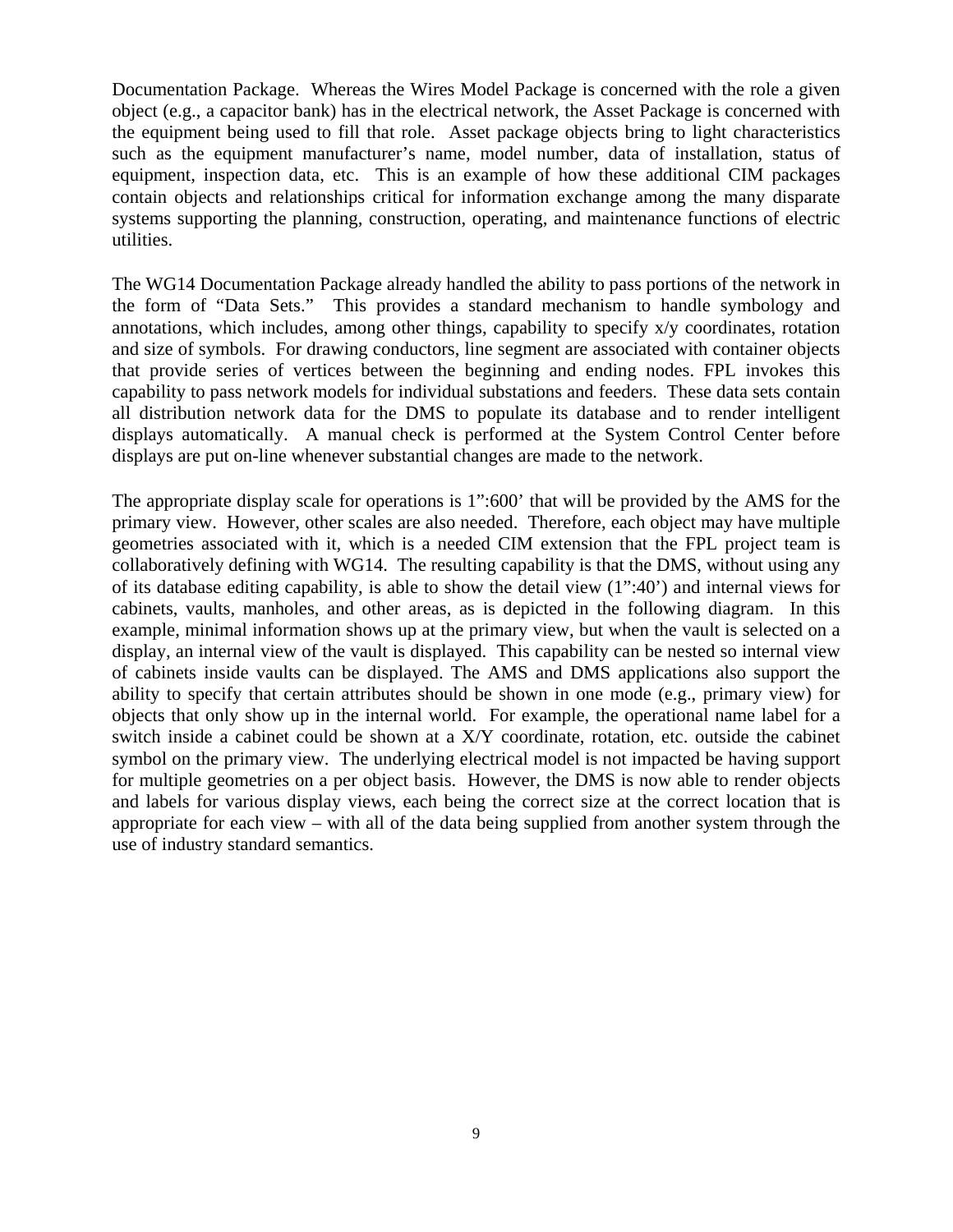

FPL is planning to take advantage of other aspects of the CIM as well. For example, Work Order includes recent CIM extensions that provide support for work design (using compatible units) and work closing. Activity records provide the means to associate events with various views of the model. This is an important design aspect as the association relationships in the CIM supports after-the-fact analysis, of historical events regarding a particular point on the network, the equipment that is filling that role on the network, and/or the customer attached to that point on the network. In other words, history can be maintained on the network location before and after a given transformer is moved from one site to another, history is maintained on the transformer itself throughout its life, and history is maintained on the affected customers before and after the transformer is moved.

#### **Future Directions**

Shortly after implementation of the integration between the DMS and the AMS, FPL will be developing an integration between the Outage Management System (Trouble Call Management System, TCMS) and the EMS/DMS. Through this integration effort, TCMS will do outage analysis based on the operational state of the network, as tracked by the EMS and DMS. Also, trouble ticket information will be passed to the EMS/DMS for display on the operations graphics displays. The first phase of this interface is to be operational in 2001 and the second phase is to be in production in 2002.

FPL is currently in negotiation with a potential supplier of the Work Management System (WMS). The new system will be in production by the end of 2001. This system will have interfaces with many of the new COTS applications, and with legacy systems which support General Accounting, Customer Information, and Personnel Information. The design of this integration was begun in the last quarter of 2000. The work begun in working group 14 of IEC TC57 may be used as a reference for the design of some of the WMS integration.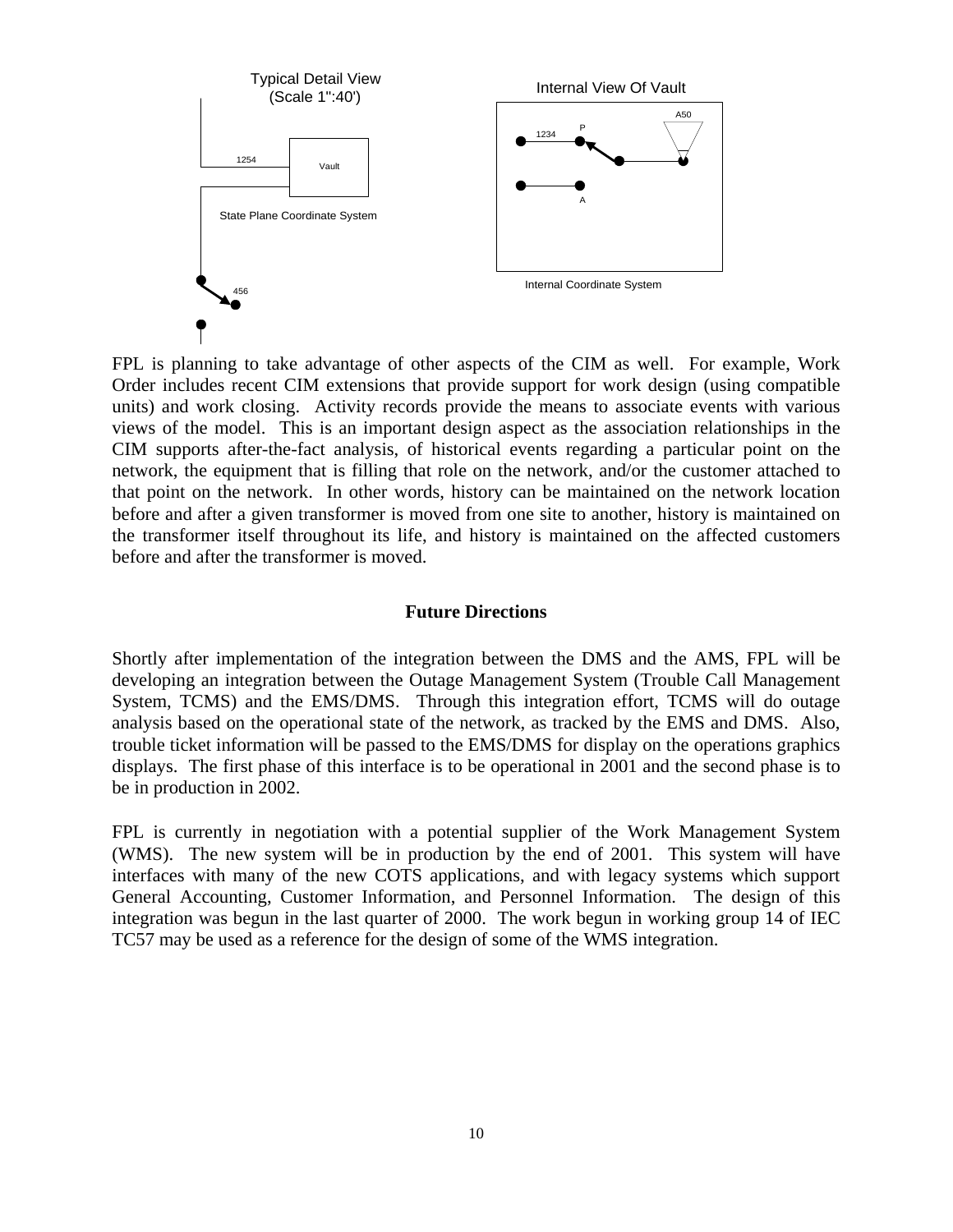One dilemma associated with integration is the disparity among different applications regarding naming conventions. As it is difficult to adopt universal naming conventions, it would be helpful to have some sort of central naming service to allow each application's interface to use its local identification conventions. The application adapter invokes such a universal service that then translates from the local identification to a public identifier called an XID. This is a tag used for software coordination, not a new name for applications to be concerned with. In a future expansion of the Integration Bus, FPL will consider implementation of the central naming service so that each application connection will not have to handle creation and coordination of tables of correspondence.

FPL may add a history recording mechanism to save all events as they occur is needed. This event history would be an event sequence data structure based on the Information Exchange Model (IEM), which is referred to as an event store because it is a database for storing a sequence of state change events.

## **Conclusion**

A complete enterprise-wide integration strategy requires that FPL implement an adaptable interapplication integration infrastructure that transcends the lifecycle of individual application systems and middleware technologies. A significant degree of this needed transcendence occurs when the infrastructure design is partitioned based on:

- Things that are stable; s*tandardized abstract application interfaces* represent stable technology elements.
- Things that can be controlled; component based applications and middleware can be changed relatively inexpensively.

The results to date and the direction of the EPRI CCAPI Project and IEC TC57 are in alignment with these objective. Therefore it is believed that implementation of an utility standards coordination strategy thereby improves investment protection, lower implementation risks, and will ultimately lower life-cycle costs as FPL positions itself to leverage products and services of growing marketplace. Over time, the benefits of this type of enterprise integration strategy will include:

- Improved ability to integrate business processes across commercial-off-the-shelf (COTS) applications (Work Flow)
- A simplified means for organizations to share information
- Less dependence on individual vendors
- Improved usefulness of existing applications
- Lower life-cycle costs of applications
- Support for event driven business processes
- Document and data congruence
- Increased use of Internet common tools on Intranet like browsers.